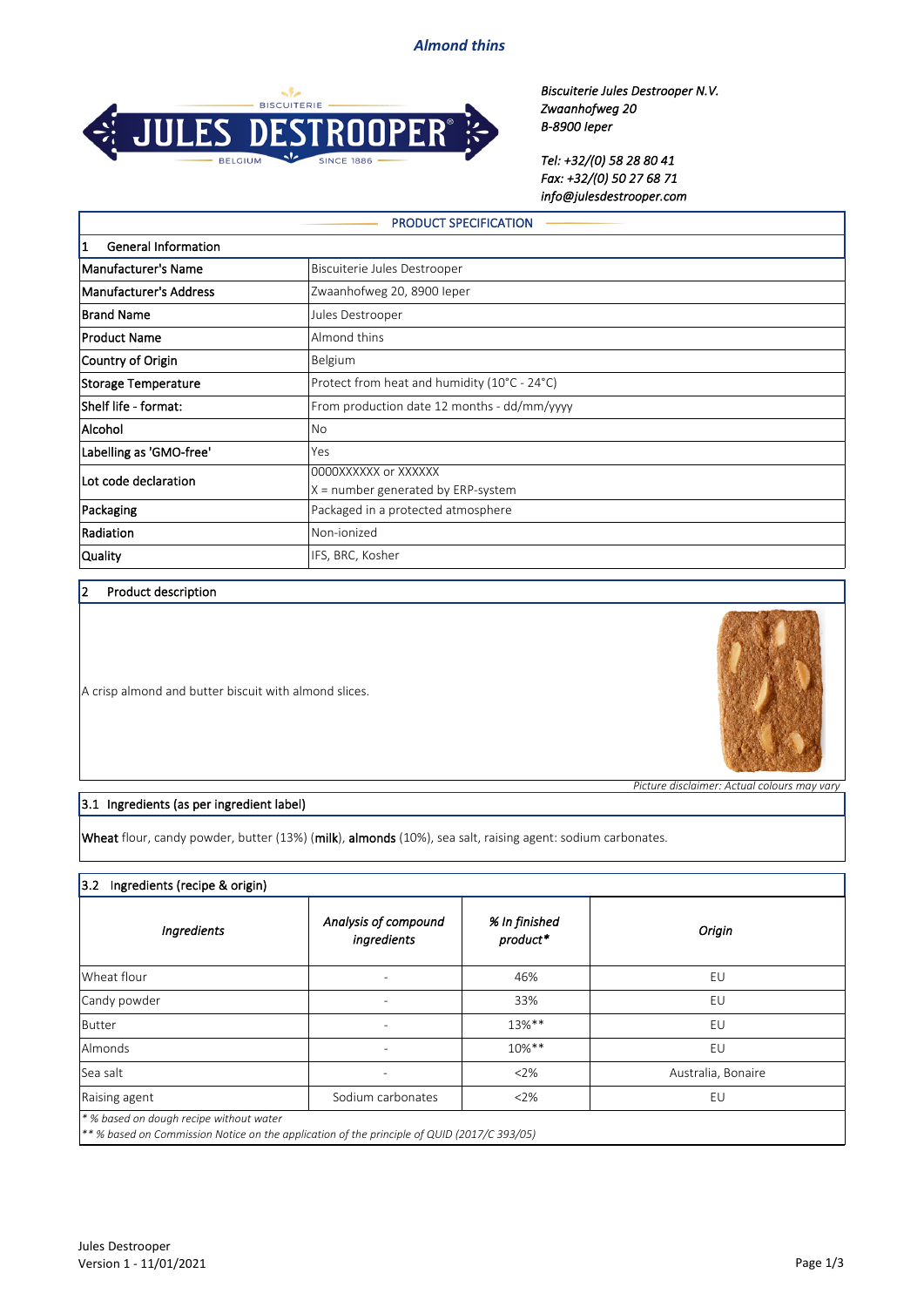## *Almond thins*

|                     | 3.3 Allergen Details                                                                                                              |                 |              |                                               |
|---------------------|-----------------------------------------------------------------------------------------------------------------------------------|-----------------|--------------|-----------------------------------------------|
|                     | Regulation (EU) No 1169/2011, Annex II.                                                                                           | <b>Contains</b> | Absent       | May contain                                   |
| $\mathbf{1}$        | Cereals containing gluten (namely wheat, rye, barley, oats, spelt, kamut +<br>their hybridized strains and their products)        | x (wheat)       |              | x (rye, spelt, oats)                          |
| 2                   | Crustacean and crustacean products                                                                                                |                 | x            |                                               |
| 3                   | Egg and egg products                                                                                                              |                 |              | x                                             |
| 4                   | Fish and fish products                                                                                                            |                 | X            |                                               |
| 5                   | Peanuts                                                                                                                           |                 | x            |                                               |
| 6                   | Soy and their products                                                                                                            |                 |              | x                                             |
| 7                   | Milk and milk products (including lactose)                                                                                        | x               |              |                                               |
| 8                   | Nut and nut products (almonds, hazelnuts, walnuts, cashews, pecan nuts,<br>brazil nuts, pistachio nuts, macadamia/queenland nuts) | x (almond)      |              | X<br>(hazelnut, cashews,<br>pecan, macadamia) |
| 9                   | Celery                                                                                                                            |                 | $\mathbf{x}$ |                                               |
| 10                  | Mustard                                                                                                                           |                 | x            |                                               |
|                     | 11 Sesame                                                                                                                         |                 | $\mathbf{x}$ |                                               |
| 12                  | Sulphur dioxide and sulphites (E220 - E228)<br>>10mg/kg or >10mg/l $SO_2$                                                         |                 | x            |                                               |
|                     | 13 Lupin                                                                                                                          |                 | X            |                                               |
| 14                  | Molluscs                                                                                                                          |                 | x            |                                               |
| 4                   | Nutrition Information (average values per 100g of food) - analysed                                                                |                 |              |                                               |
|                     | Energy / Nutrient                                                                                                                 |                 | Parameter    |                                               |
| Energy (kJ)<br>1928 |                                                                                                                                   |                 |              |                                               |
|                     | Energy (kcal)                                                                                                                     | 458             |              |                                               |
|                     | Total Fat (g)                                                                                                                     | 15              |              |                                               |
|                     | - Saturated Fat (g)                                                                                                               | 7,3             |              |                                               |
|                     | - Mono unsaturated (g)                                                                                                            | 5,2             |              |                                               |
|                     | - Poly unsaturated (g)                                                                                                            | 1,5             |              |                                               |
|                     |                                                                                                                                   |                 |              |                                               |

| $\frac{1}{2}$ or $\frac{1}{2}$ or $\frac{1}{2}$ or $\frac{1}{2}$ or $\frac{1}{2}$ or $\frac{1}{2}$                                     | ⊥,   |  |  |
|----------------------------------------------------------------------------------------------------------------------------------------|------|--|--|
| - Trans Fat (g)                                                                                                                        | 0,4  |  |  |
| Total Carbohydrate (g)                                                                                                                 | 72   |  |  |
| - Sugars (g)                                                                                                                           | 34   |  |  |
| Fibre (g)                                                                                                                              | 2,1  |  |  |
| Protein (g)                                                                                                                            | 7,4  |  |  |
| Salt (g)                                                                                                                               | 0,97 |  |  |
| Sodium (g)                                                                                                                             | 0,39 |  |  |
| Cholesterol (mg)                                                                                                                       | 31   |  |  |
| Tolerances see: Guidance document European Commission to the setting of tolerances for nutrient values declared on a label (Dec. 2012) |      |  |  |

| 15.<br>Acrylamide level (µg/kg)         |                      |
|-----------------------------------------|----------------------|
| Regulation (EU) No 2017/2158, Annex IV. | Parameter            |
| Acrylamide level                        | $ $ < 350 $\mu$ g/kg |

# 6.1 Sensorial properties

| Colour        | Golden brown       |
|---------------|--------------------|
| <i>Odour</i>  | Butter and almonds |
| $\vert$ Taste | Butter             |
| Structure     | Crunchy            |

ī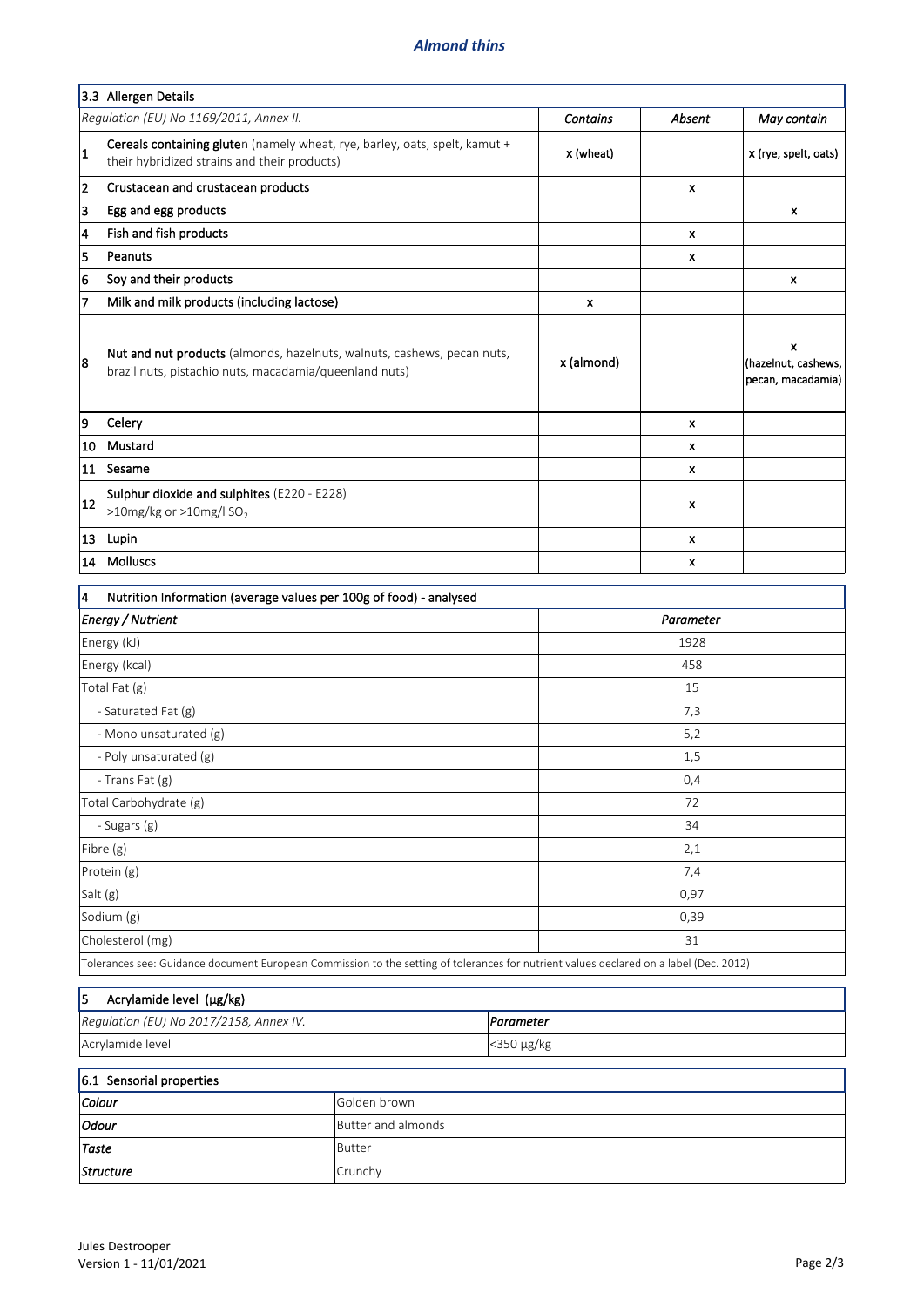| 6.2 Fysico-chemical properties |                              |  |
|--------------------------------|------------------------------|--|
| Parameter                      | Typical value                |  |
| Water activity (Aw value)      | < 0.65                       |  |
| Pack weight                    | Nominal weight (e-tolerance) |  |

| 6.3 Microbiological properties      |                      |                  |  |  |
|-------------------------------------|----------------------|------------------|--|--|
| Parameter                           | <b>Typical value</b> | <b>Tolerance</b> |  |  |
| Total aerobic plate count (CFU / g) | < 1000               | 10.000           |  |  |
| Yeasts and molds (CFU $/g$ )        | < 100                | 100              |  |  |
| Enterobacteriaceae (CFU / g)        | <10                  | < 10             |  |  |
| Staphylococcus aureus (CFU $/g$ )   | < 100                | < 100            |  |  |
| Salmonella (in 25 g)                | Abs/25g              | Abs/ $25g$       |  |  |

| <b>IFor release</b>                                                                                                           |            |  |  |  |
|-------------------------------------------------------------------------------------------------------------------------------|------------|--|--|--|
| Company Stamp / Authorized Signature                                                                                          | Date       |  |  |  |
| Quality - Jules Destrooper                                                                                                    | 11/01/2021 |  |  |  |
| The All Antonio<br><b>TES DESTROUPER</b><br>Zwaanhofweg 20<br><b>B-8900 IEPER</b><br>Tel: 058/28 80 41<br>BTW: BE0426 191 967 |            |  |  |  |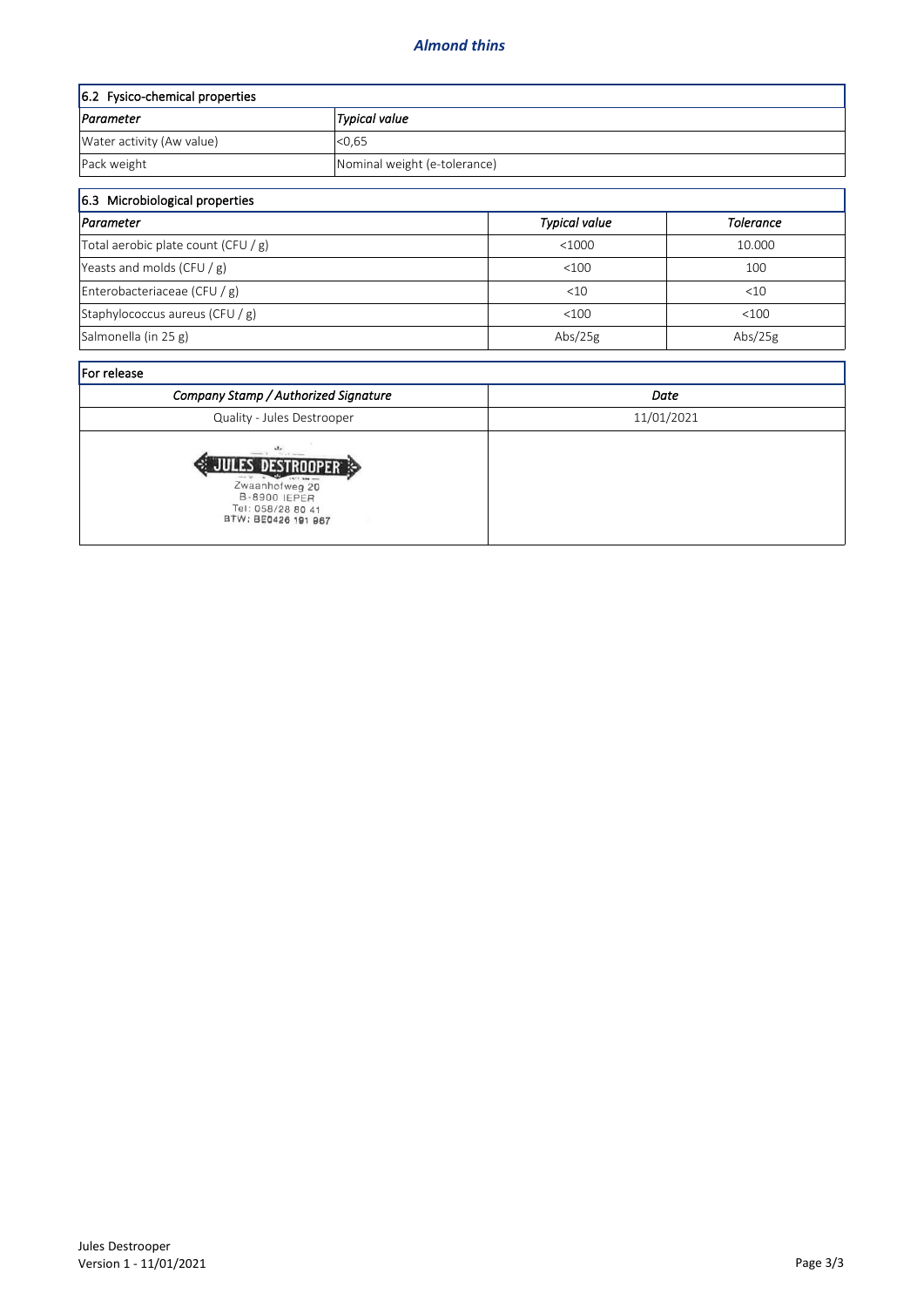

*Biscuiterie Jules Destrooper N.V. Zwaanhofweg 20 B-8900 Ieper*

*Tel: +32/(0) 58 28 80 41 Fax: +32/(0) 50 27 68 71 info@julesdestrooper.com*

| <b>PRODUCT SPECIFICATION</b>            |                                                                    |  |  |
|-----------------------------------------|--------------------------------------------------------------------|--|--|
| $\vert$ 1<br><b>General Information</b> |                                                                    |  |  |
| <b>Manufacturer's Name</b>              | Biscuiterie Jules Destrooper                                       |  |  |
| <b>Manufacturer's Address</b>           | Zwaanhofweg 20, 8900 leper                                         |  |  |
| <b>Brand Name</b>                       | Jules Destrooper                                                   |  |  |
| <b>Product Name</b>                     | <b>Butter crisps</b>                                               |  |  |
| Country of Origin                       | Belgium                                                            |  |  |
| <b>Storage Temperature</b>              | Protect from heat and humidity (10°C - 24°C)                       |  |  |
| Shelf life - format:                    | 75g, 100g, 175g, 700g: From production date 14 months - dd/mm/yyyy |  |  |
| Alcohol                                 | No                                                                 |  |  |
| Labelling as 'GMO-free'                 | Yes                                                                |  |  |
| Lot code declaration                    | 0000XXXXXX or XXXXXX<br>$X =$ number generated by ERP-system       |  |  |
| Packaging                               | Packaged in a protected atmosphere                                 |  |  |
| Radiation                               | Non-ionized                                                        |  |  |
| <b>Quality</b>                          | IFS, BRC, Kosher                                                   |  |  |

### 2 Product description

Golden crisp butter waffle baked according to the 19th-century family recipe.

### 3.1 Ingredients (as per ingredient label)

Wheat flour, sugar, butter (18%) (milk), barn eggs, raising agent: ammonium carbonates, sea salt.

# 3.2 Ingredients (recipe & origin)

| Ingredients   | Analysis of compound<br>ingredients | % In finished<br>product* | Origin             |
|---------------|-------------------------------------|---------------------------|--------------------|
| Wheat flour   |                                     | 41%                       | EU                 |
| Sugar         |                                     | 36%                       | EU                 |
| Butter        | $\overline{\phantom{a}}$            | 18%**                     | EU                 |
| Barn eggs     |                                     | 6%                        | EU                 |
| Raising agent | Ammonium carbonates                 | <2%                       | EU                 |
| Sea salt      |                                     | 2%                        | Australia, Bonaire |



*Picture disclaimer: Actual colours may vary*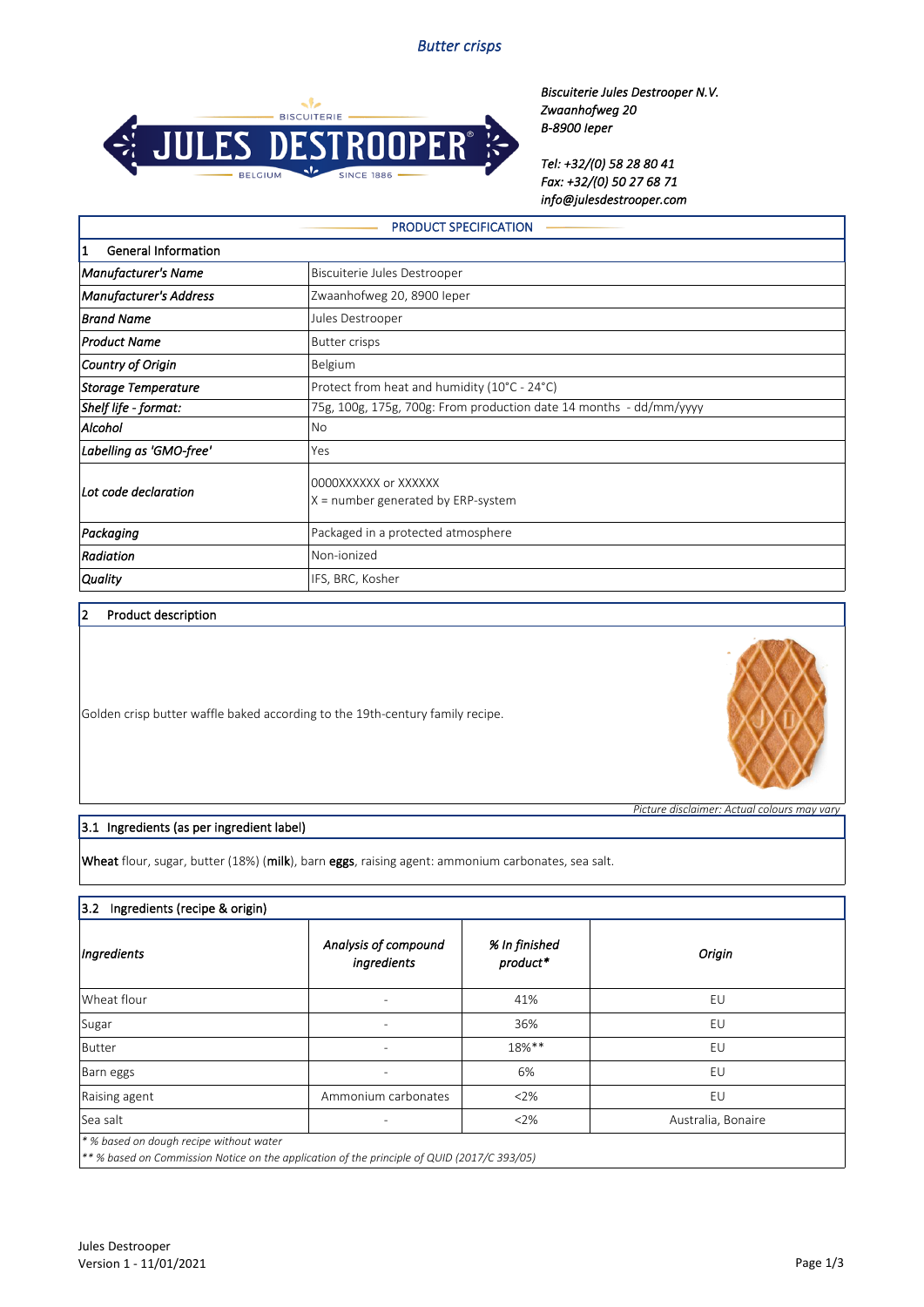## *Butter crisps*

|                | 3.3 Allergen Details                                                                                                              |                           |                           |                                                          |
|----------------|-----------------------------------------------------------------------------------------------------------------------------------|---------------------------|---------------------------|----------------------------------------------------------|
|                | Regulation (EU) No 1169/2011, Annex II.                                                                                           | <b>Contains</b>           | Absent                    | May contain                                              |
| 1              | Cereals containing gluten (namely wheat, rye, barley, oats, spelt, kamut +<br>their hybridized strains and their products)        | x (wheat)                 |                           | x (rye, spelt, oats)                                     |
| $\overline{2}$ | Crustacean and crustacean products                                                                                                |                           | X                         |                                                          |
| 3              | Egg and egg products                                                                                                              | $\boldsymbol{\mathsf{x}}$ |                           |                                                          |
| 4              | Fish and fish products                                                                                                            |                           | X                         |                                                          |
| 5              | Peanuts                                                                                                                           |                           | $\boldsymbol{\mathsf{x}}$ |                                                          |
| 6              | Soy and their products                                                                                                            |                           |                           | x                                                        |
| 7              | Milk and milk products (including lactose)                                                                                        | $\pmb{\times}$            |                           |                                                          |
| 8              | Nut and nut products (almonds, hazelnuts, walnuts, cashews, pecan nuts,<br>brazil nuts, pistachio nuts, macadamia/queenland nuts) |                           |                           | x<br>(almond, hazelnut,<br>cashews, pecan,<br>macadamia) |
| 19             | Celery                                                                                                                            |                           | $\mathbf{x}$              |                                                          |
| 10             | Mustard                                                                                                                           |                           | X                         |                                                          |
| 11             | Sesame                                                                                                                            |                           | $\boldsymbol{\mathsf{x}}$ |                                                          |
| 12             | Sulphur dioxide and sulphites (E220 - E228)<br>>10mg/kg or >10mg/l $SO2$                                                          |                           | $\boldsymbol{x}$          |                                                          |
| 13             | Lupin                                                                                                                             |                           | $\pmb{\times}$            |                                                          |
| 14             | <b>Molluscs</b>                                                                                                                   |                           | x                         |                                                          |
| 14             | Nutrition Information (average values per 100g of food) - analysed                                                                |                           |                           |                                                          |

| <b>TWEETERT MIRRIARY (CACTUSC VOIDES DEL 1005 01 1000)</b> analysed                                                                    |           |  |
|----------------------------------------------------------------------------------------------------------------------------------------|-----------|--|
| <b>Energy / Nutrient</b>                                                                                                               | Parameter |  |
| Energy (kJ)                                                                                                                            | 1973      |  |
| Energy (kcal)                                                                                                                          | 469       |  |
| Total Fat (g)                                                                                                                          | 16        |  |
| - Saturated Fat (g)                                                                                                                    | 9,7       |  |
| - Mono unsaturated (g)                                                                                                                 | 3,9       |  |
| - Poly unsaturated (g)                                                                                                                 | 0,9       |  |
| - Trans Fat (g)                                                                                                                        | 0,6       |  |
| Total Carbohydrate (g)                                                                                                                 | 74        |  |
| - Sugars (g)                                                                                                                           | 41        |  |
| Fibre (g)                                                                                                                              | 1,1       |  |
| Protein (g)                                                                                                                            | 6,6       |  |
| Salt (g)                                                                                                                               | 0,4       |  |
| Sodium (g)                                                                                                                             | 0,16      |  |
| Cholesterol (mg)                                                                                                                       | 65        |  |
| Tolerances see: Guidance document European Commission to the setting of tolerances for nutrient values declared on a label (Dec. 2012) |           |  |

# $5$  Acrylamide level ( $\mu$ g/kg)

| Regulation (EU) No 2017/2158, Annex IV. | Parameter  |
|-----------------------------------------|------------|
| Acrylamide level                        | <350 μg/kg |

| 6.1 Sensorial properties                              |                  |  |
|-------------------------------------------------------|------------------|--|
| Color<br>Golden brown                                 |                  |  |
| Odour<br>Intense butter and caramelised sugar flavour |                  |  |
| Taste                                                 | Butter and sugar |  |
| Structure                                             | Crunchy          |  |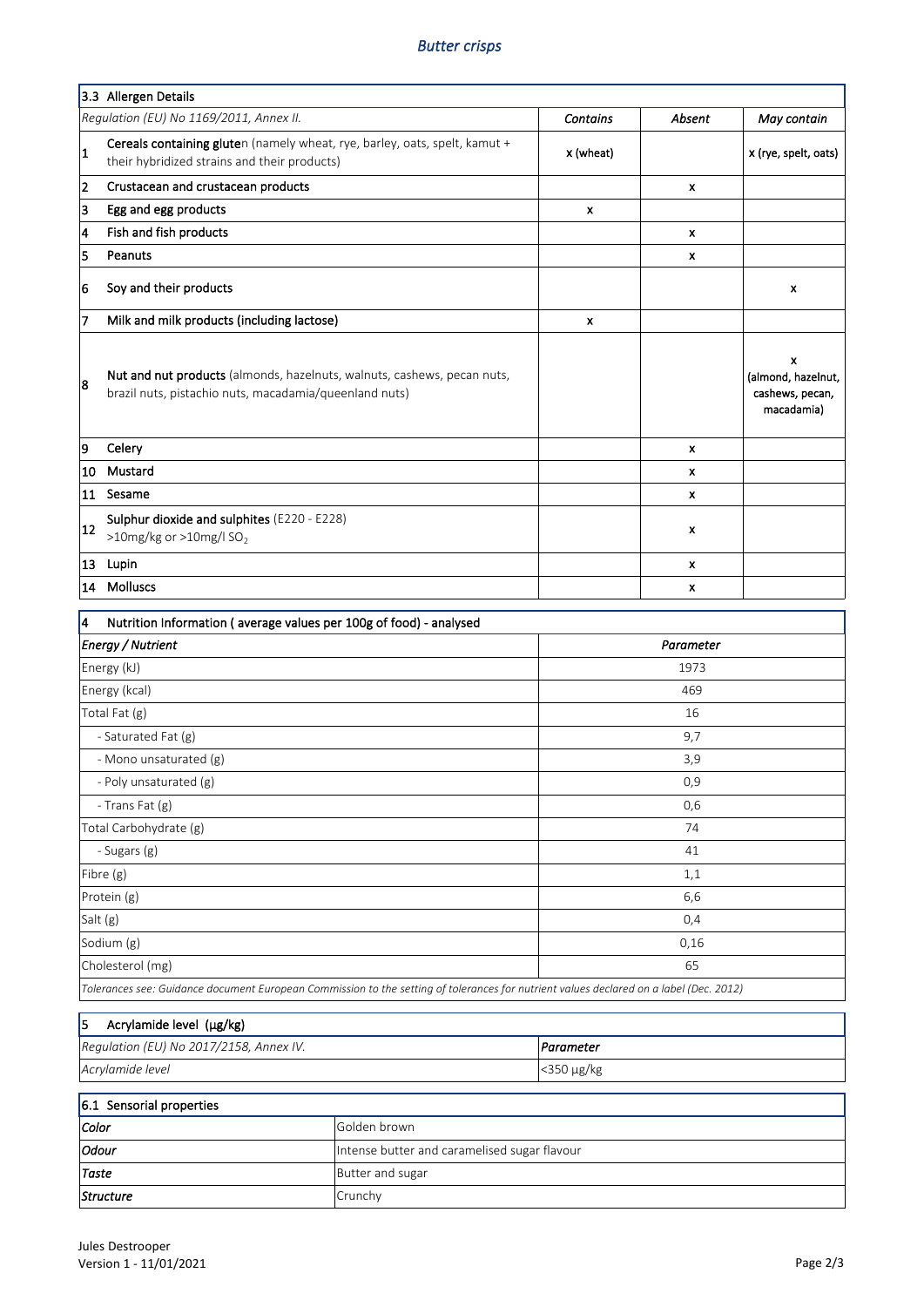| 6.2 Fysico-chemical properties |                              |  |
|--------------------------------|------------------------------|--|
| Parameter<br> Typical value    |                              |  |
| Water activity (Aw value)      | < 0.65                       |  |
| Pack weight                    | Nominal weight (e-tolerance) |  |

| 6.3 Microbiological properties                         |         |            |  |
|--------------------------------------------------------|---------|------------|--|
| <b>Typical value</b><br> Parameter<br><b>Tolerance</b> |         |            |  |
| Total aerobic plate count (CFU / g)                    | < 1.000 | 10.000     |  |
| Yeasts and molds (CFU $/g$ )                           | $<$ 100 | 100        |  |
| Enterobacteriaceae (CFU / g)                           | <10     | $<$ 10     |  |
| Staphylococcus aureus (CFU $/g$ )                      | < 100   | < 100      |  |
| Salmonella (in 25 g)                                   | Abs/25g | Abs/ $25g$ |  |

| <b>For release</b>                                                                                                      |            |  |
|-------------------------------------------------------------------------------------------------------------------------|------------|--|
| Company Chop / Authorized Signature                                                                                     | Date       |  |
| Quality - Jules Destrooper                                                                                              | 11/01/2021 |  |
| VULLED DESTROOPER<br>Zwaanhofweg 20<br><b>B-8900 IEPER</b><br>Tel: 058/28 80 41<br>BTW: BE0426 191 967<br>$\Rightarrow$ |            |  |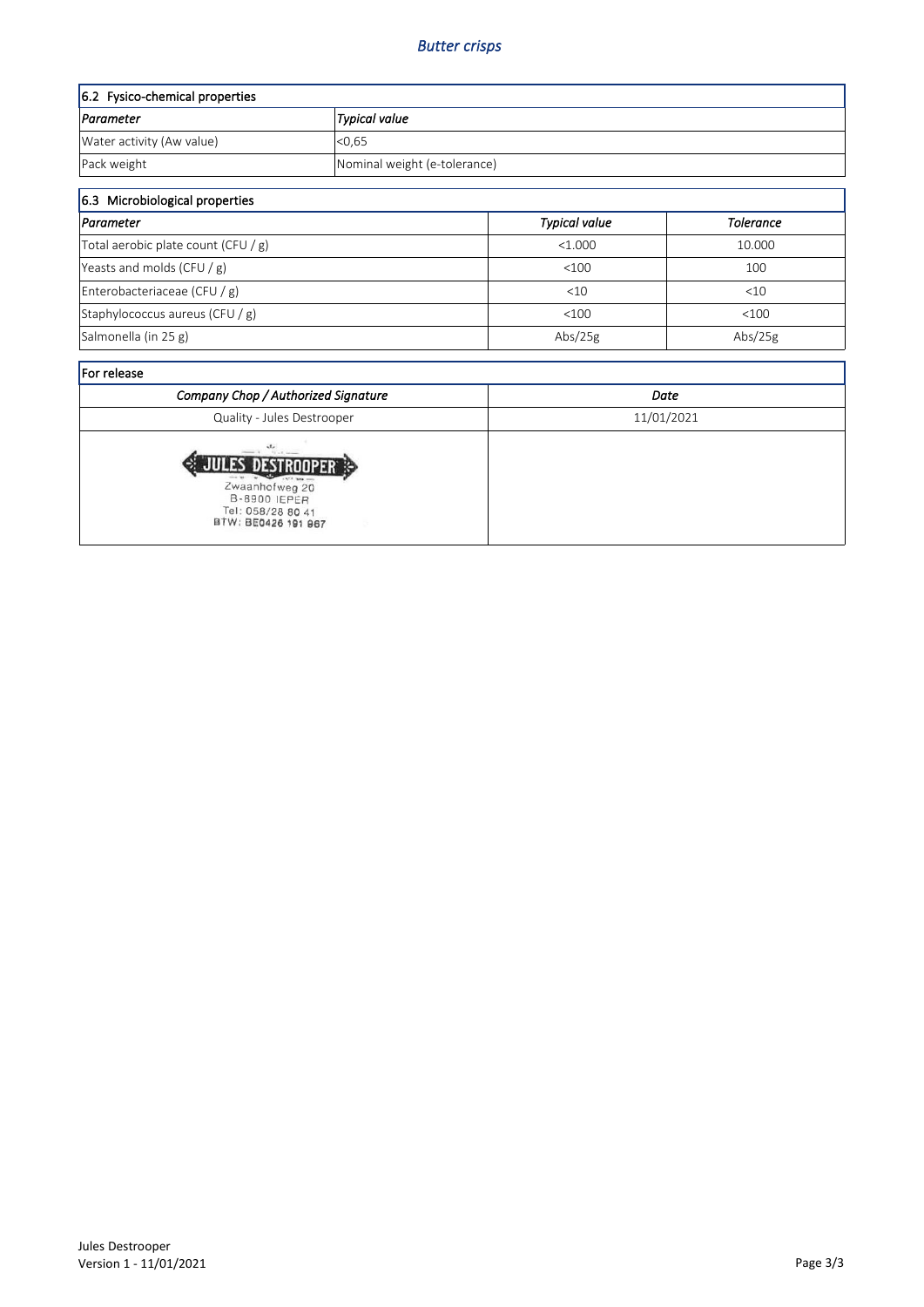*Butter waffles*



*Biscuiterie Jules Destrooper N.V. Zwaanhofweg 20 B-8900 Ieper*

*Tel: +32/(0) 58 28 80 41 Fax: +32/(0) 50 27 68 71 info@julesdestrooper.com*

| <b>PRODUCT SPECIFICATION</b>                                                         |                                                                    |  |  |
|--------------------------------------------------------------------------------------|--------------------------------------------------------------------|--|--|
| 1<br><b>General Information</b>                                                      |                                                                    |  |  |
| Manufacturer's Name                                                                  | Biscuiterie Jules Destrooper                                       |  |  |
| Manufacturer's Address                                                               | Zwaanhofweg 20, 8900 leper                                         |  |  |
| <b>Brand Name</b>                                                                    | Jules Destrooper                                                   |  |  |
| Product Name                                                                         | <b>Butter waffles</b>                                              |  |  |
| Country of Origin                                                                    | Belgium                                                            |  |  |
| Protect from heat and humidity (10°C - 24°C)<br>Storage Temperature                  |                                                                    |  |  |
| Shelf life - format:                                                                 | 50g, 100g, 125g, 500g: From production date 12 months - dd/mm/yyyy |  |  |
| Alcohol<br><b>No</b>                                                                 |                                                                    |  |  |
| Labelling as 'GMO-free'<br>Yes                                                       |                                                                    |  |  |
| 0000XXXXXX or XXXXXX<br>Lot code declaration<br>$X =$ number generated by ERP-system |                                                                    |  |  |
| Packaging                                                                            | Packaged in a protected atmosphere                                 |  |  |
| Radiation                                                                            | Non-ionized                                                        |  |  |
| Quality<br>IFS, BRC, Kosher                                                          |                                                                    |  |  |

### 2 Product description

Light golden-baked and vanilla butter waffles.



*Picture disclaimer: Actual colours may vary*

### 3.1 Ingredients (as per ingredient label)

 $|$ Wheat flour, sugar, butter (26%) (milk), barn eggs, corn starch, vanilla extract, sea salt, raising agent: ammonium carbonates.

| 3.2<br>Ingredients (recipe & origin) |                                         |                           |                    |
|--------------------------------------|-----------------------------------------|---------------------------|--------------------|
| Ingredients                          | Analysis of compound<br>ingredients     | % In finished<br>product* | Origin             |
| Wheat flour                          |                                         | 35%                       | EU                 |
| Sugar                                |                                         | 27%                       | EU                 |
| <b>Butter</b>                        |                                         | 26%**                     | EU                 |
| Barn eggs                            | $\overline{\phantom{0}}$                | 13%                       | EU                 |
| Corn starch                          | $\overline{\phantom{0}}$                | 2%                        | EU                 |
| Vanilla extract                      | $\overline{\phantom{a}}$                | 2%                        | Madagascar         |
| Sea salt                             | $\overline{\phantom{a}}$                | 2%                        | Australia, Bonaire |
| Raising agent                        | Ammonium carbonates                     | 2%                        | EU                 |
|                                      | * % based on dough recipe without water |                           |                    |

*\*\* % based on Commission Notice on the application of the principle of QUID (2017/C 393/05)*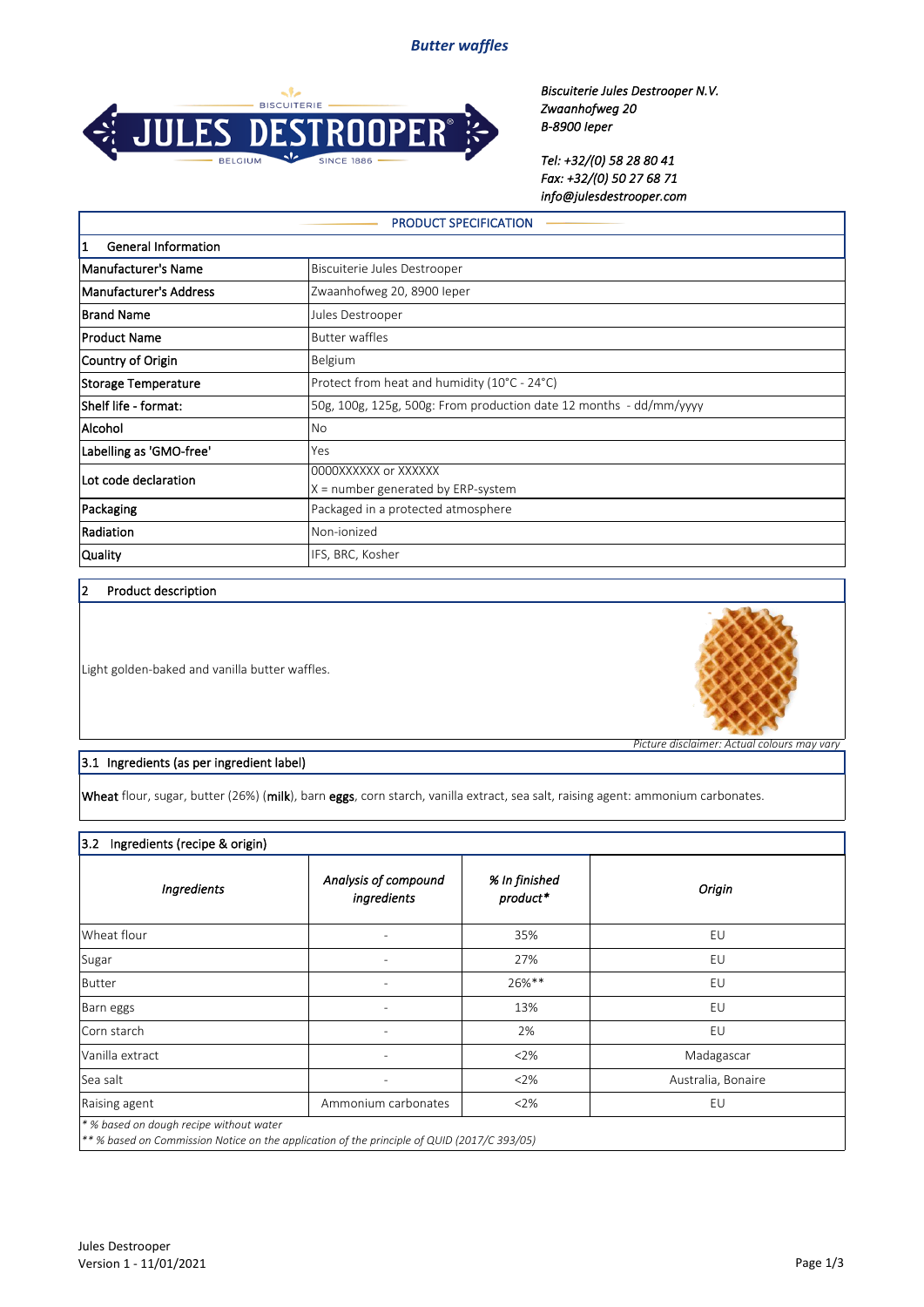## *Butter waffles*

|                                | 3.3 Allergen Details                                                                                                                   |                 |           |                                                          |
|--------------------------------|----------------------------------------------------------------------------------------------------------------------------------------|-----------------|-----------|----------------------------------------------------------|
|                                | Regulation (EU) No 1169/2011, Annex II.                                                                                                | <b>Contains</b> | Absent    | May contain                                              |
| $\vert$ 1                      | Cereals containing gluten (namely wheat, rye, barley, oats, spelt, kamut +<br>their hybridized strains and their products)             | x (wheat)       |           | x (rye, spelt, oats)                                     |
| 2                              | Crustacean and crustacean products                                                                                                     |                 | x         |                                                          |
| 3                              | Egg and egg products                                                                                                                   | x               |           |                                                          |
| 4                              | Fish and fish products                                                                                                                 |                 | x         |                                                          |
| 5                              | Peanuts                                                                                                                                |                 | x         |                                                          |
| 6                              | Soy and their products                                                                                                                 |                 |           | X                                                        |
| 7                              | Milk and milk products (including lactose)                                                                                             | x               |           |                                                          |
| 8                              | Nut and nut products (almonds, hazelnuts, walnuts, cashews, pecan nuts,<br>brazil nuts, pistachio nuts, macadamia/queenland nuts)      |                 |           | x<br>(almond, hazelnut,<br>cashews, pecan,<br>macadamia) |
| 9                              | Celery                                                                                                                                 |                 | x         |                                                          |
| 10                             | Mustard                                                                                                                                |                 | x         |                                                          |
| 11                             | Sesame                                                                                                                                 |                 | x         |                                                          |
| 12                             | Sulphur dioxide and sulphites (E220 - E228)<br>>10mg/kg or >10mg/l SO <sub>2</sub>                                                     |                 | x         |                                                          |
| 13                             | Lupin                                                                                                                                  |                 | x         |                                                          |
| 14                             | Molluscs                                                                                                                               |                 | x         |                                                          |
| 4                              | Nutrition Information (average values per 100g of food) - analysed                                                                     |                 |           |                                                          |
|                                | <b>Energy / Nutrient</b>                                                                                                               |                 | Parameter |                                                          |
|                                | Energy (kJ)                                                                                                                            |                 | 2142      |                                                          |
|                                | Energy (kcal)                                                                                                                          |                 | 512       |                                                          |
|                                | Total Fat (g)                                                                                                                          |                 | 26        |                                                          |
|                                | - Saturated Fat (g)                                                                                                                    |                 | 16        |                                                          |
| - Mono unsaturated (g)         |                                                                                                                                        |                 | 6,2       |                                                          |
|                                | - Poly unsaturated (g)                                                                                                                 |                 | 1,2       |                                                          |
|                                | - Trans Fat (g)                                                                                                                        |                 | 0,6       |                                                          |
|                                | Total Carbohydrate (g)                                                                                                                 |                 | 62        |                                                          |
|                                | - Sugars (g)                                                                                                                           |                 | 30        |                                                          |
|                                | Fibre (g)                                                                                                                              |                 | 1,1       |                                                          |
|                                | Protein (g)                                                                                                                            |                 | 6,6       |                                                          |
| Salt (g)                       |                                                                                                                                        |                 | 0,6       |                                                          |
|                                | Sodium (g)                                                                                                                             |                 | 0,25      |                                                          |
|                                | Cholesterol (mg)                                                                                                                       |                 | 134       |                                                          |
|                                | Tolerances see: Guidance document European Commission to the setting of tolerances for nutrient values declared on a label (Dec. 2012) |                 |           |                                                          |
| 5                              | Acrylamide level (µg/kg)                                                                                                               |                 |           |                                                          |
|                                | Regulation (EU) No 2017/2158, Annex IV.                                                                                                | Parameter       |           |                                                          |
| Acrylamide level<br><350 μg/kg |                                                                                                                                        |                 |           |                                                          |
|                                |                                                                                                                                        |                 |           |                                                          |
| Colour                         | 6.1 Sensorial properties<br>Golden brown                                                                                               |                 |           |                                                          |
|                                |                                                                                                                                        |                 |           |                                                          |

*Taste Structure*

*Odour*

Butter Crunchy

Butter and vanilla